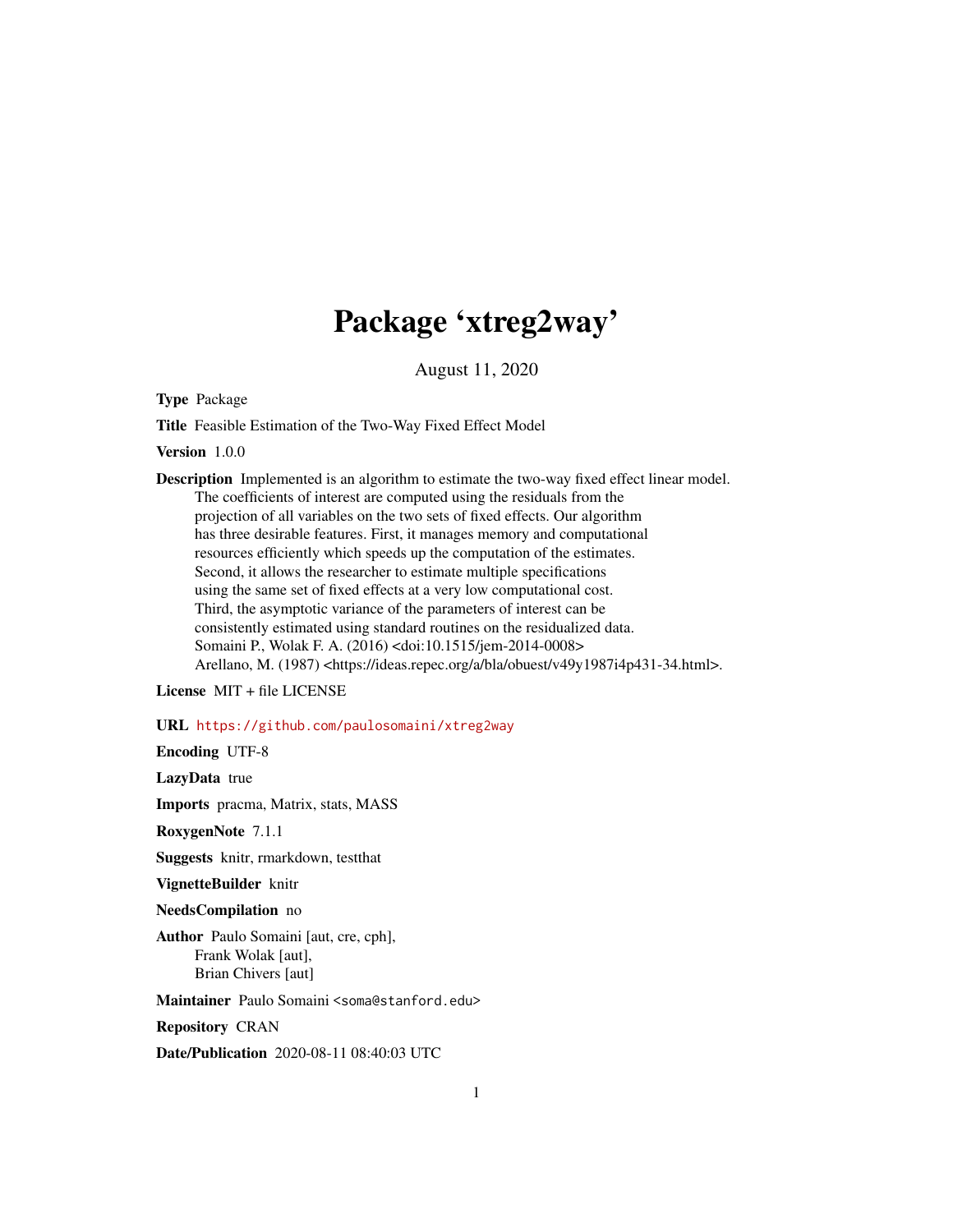# <span id="page-1-0"></span>R topics documented:

| where_id_with_single_obs $\dots \dots \dots \dots \dots \dots \dots \dots \dots \dots \dots \dots \dots \dots$ |  |
|----------------------------------------------------------------------------------------------------------------|--|
|                                                                                                                |  |
|                                                                                                                |  |

#### **Index** [9](#page-8-0)

avar *Asymptotic variance of Estimator*

#### Description

avar calculated the asymptotic variance of the regression estimation

#### Usage

 $avar(X, e, group = NULL, J = NULL)$ 

# Arguments

| X      | A matrix or vector of independent variable(s)                               |
|--------|-----------------------------------------------------------------------------|
| e      | The residuals from the regression                                           |
| group  | (optional) The cluster identifier (hhid from projdummies)                   |
| $\Box$ | (optional) This is assumed to be $X'X$ , and can be input if pre-calculated |

# Value

A matrix of the covariates

# Examples

```
hhid <- c("a","b","c","a","b","c" ,"a","b","c" ,"a","b","c" ,"a","b","c")
tid <- c("1","1" ,"1" ,"2","2" ,"3","3","3" ,"4","4","5" ,"5","6","6" ,"6")
w \leq rep(1, 15)x1 <- rnorm(15, mean=50, sd=10)
x2 \le - rnorm(15, mean=50, sd=10)
y \le -x1 + \text{norm}(15, \text{mean}=50, \text{sd}=10)struc <- projdummies(hhid, tid, w)
projvar_list <- projvar(x1, struc)
x1p <- projvar_list$var
projvar_list <- projvar(x2, struc)
x2p <- projvar_list$var
```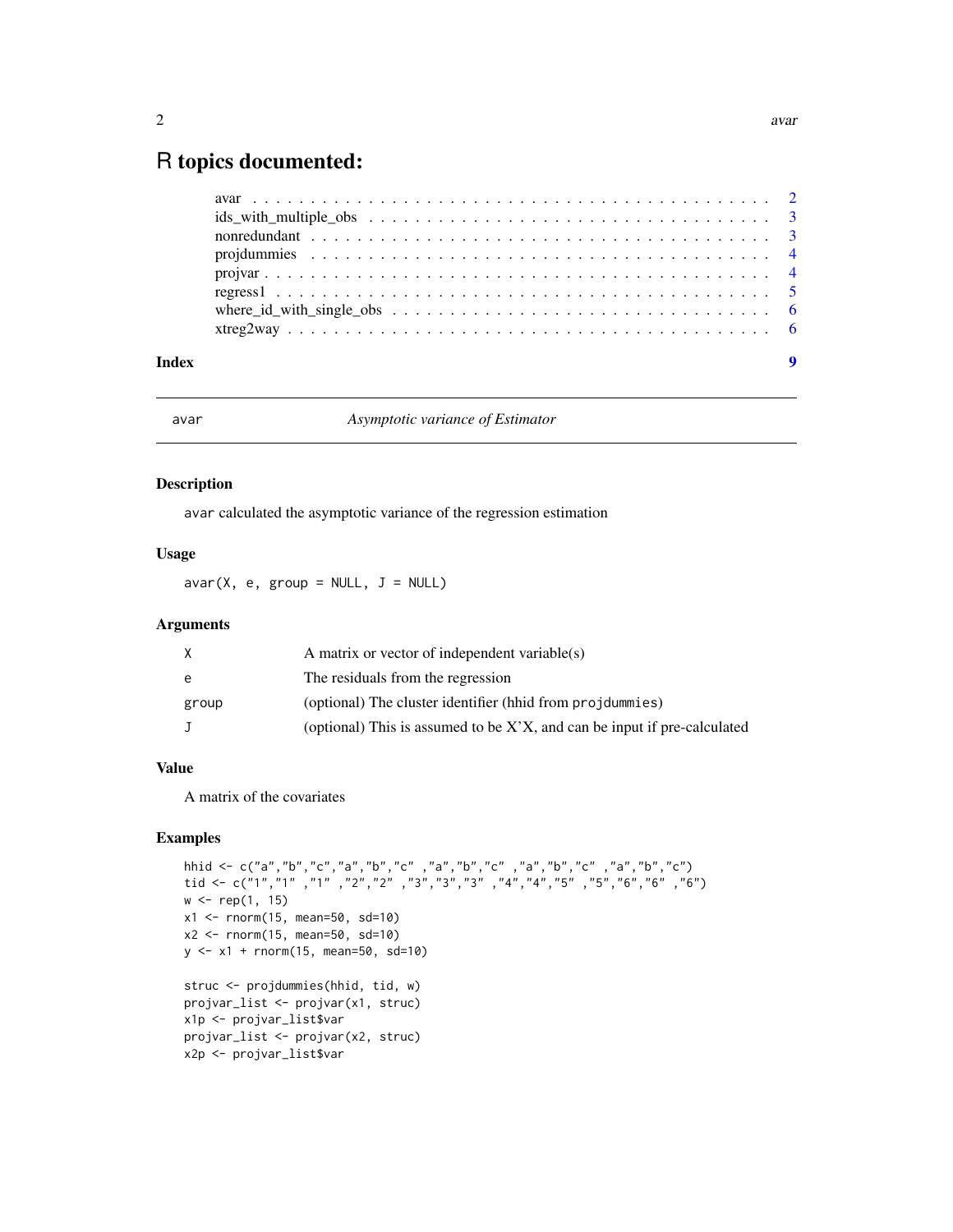```
projvar_list <- projvar(y, struc)
yp <- projvar_list$var
reg <- regress1(yp, data.frame(x1p,x2p))
matCov <- avar(data.frame(x1p, x2p), reg$res, struc$hhid, reg$XX)
```
ids\_with\_multiple\_obs ids\_with\_multiple\_obs *returns a vector of values that occur multiple times*

# Description

ids\_with\_multiple\_obs returns a vector of values that occur multiple times

#### Usage

```
ids_with_multiple_obs(id)
```
# Arguments

id A vector of dummy indicators

#### Value

A vector of repeated values

nonredundant *Nonredundant*

# Description

nonredundant flags for redundant dummy levels

# Usage

nonredundant(iid, tid, w)

#### Arguments

| iid | A vector of group dummy indicators |
|-----|------------------------------------|
| tid | A vector of time dummy indicators  |
| W   | A vector of non-negative weights   |

#### Value

A list will be returned with the following named values: flag - Are there redundant dummy levels? nr - a listing of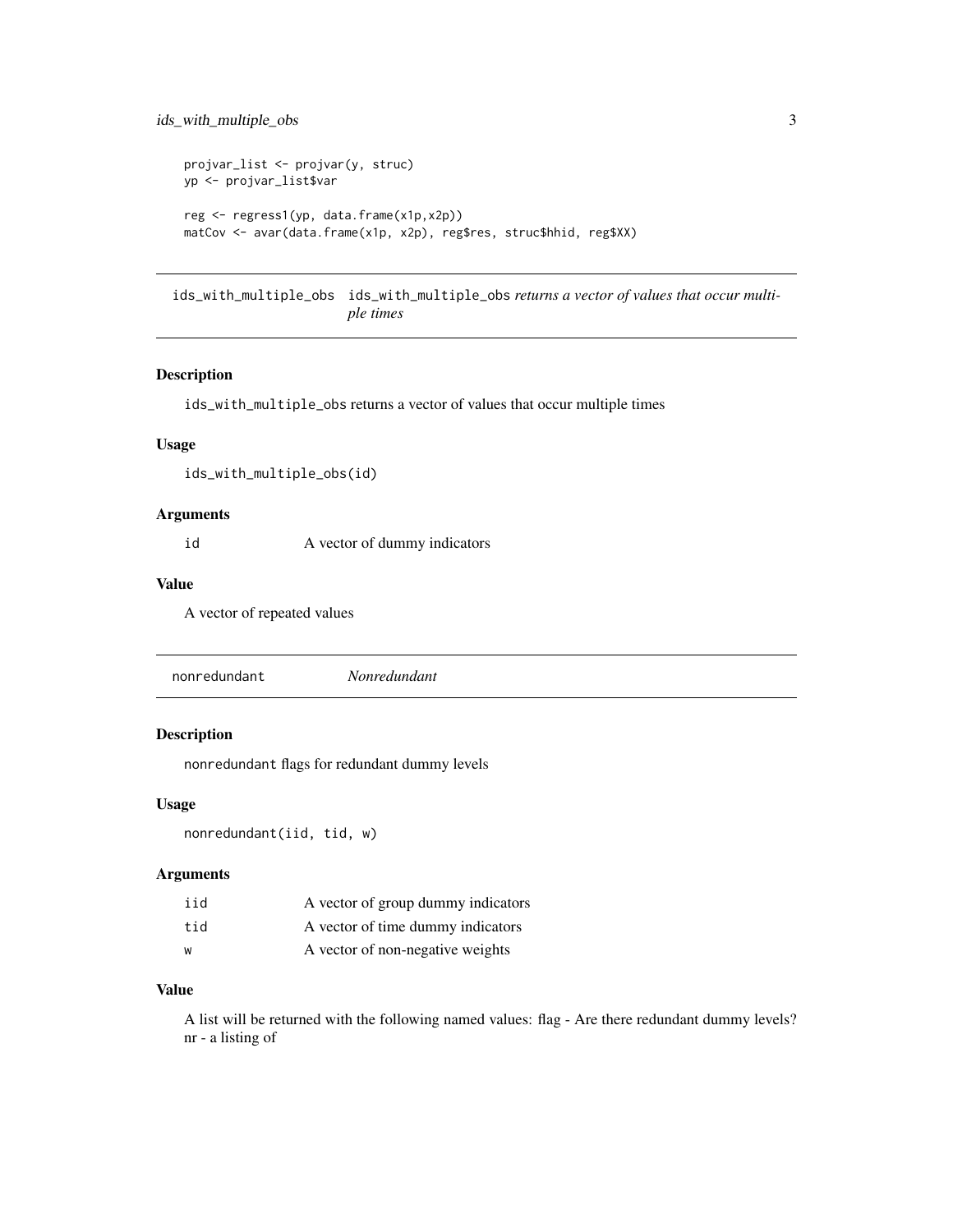<span id="page-3-0"></span>

# Description

projdummies returns necessary matrices to project variables on fixed effect dummies. The input parameters all need to be of the same length.

#### Usage

projdummies(hhid, tid, w)

#### Arguments

| hhid | A vector of individual effect identifiers |
|------|-------------------------------------------|
| tid  | A vector of time effect identifiers       |
| w    | A vector of weights for each observation  |

# Value

A list will be returned with necessary matrices to project upon. If the time effect has more levels, the matrices B, C, invDD, and invDDDH will be returned If the individual effect has more levels, the matrices A, B, invHH and invHHDH will be returned

hhid and tid as factors will always be returned, as well as the original weights w that are passed.

# Examples

```
hhid <- c("a","b","c","a","b","c" ,"a","b","c" ,"a","b","c" ,"a","b","c")
tid <- c("1","1" ,"1" ,"2","2" ,"3","3","3" ,"4","4","5" ,"5","6","6" ,"6")
w < - rep(1, 15)projdummies(hhid, tid, w)
```
projvar *Project Variables*

#### Description

projvar uses the matrices from projdummies to project a variable. In practice, all dependent and independent variables must be project for the two way regression

#### Usage

projvar(var, struc)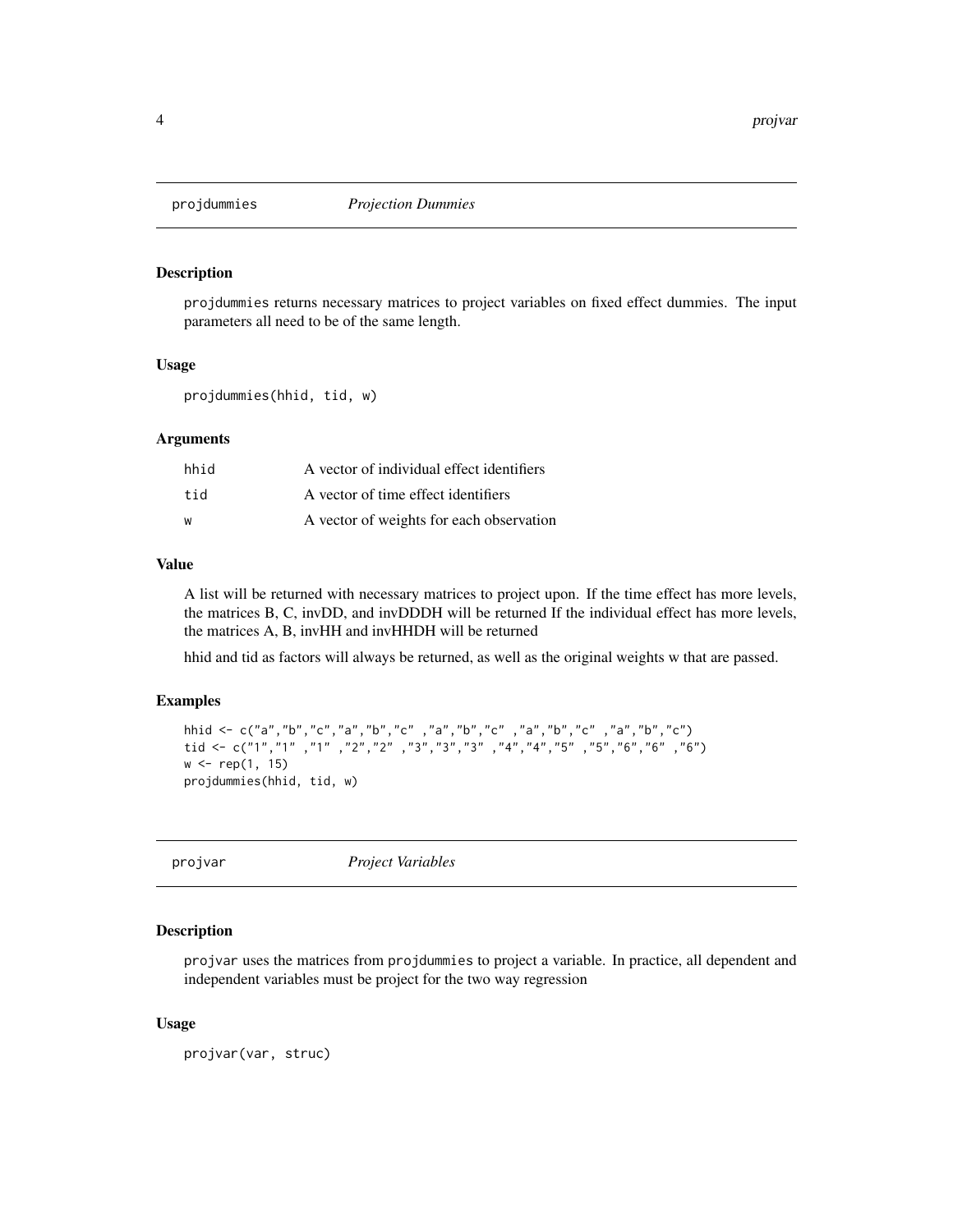#### <span id="page-4-0"></span>regress1 5

#### Arguments

| -var  | A vector of a single variable                                       |
|-------|---------------------------------------------------------------------|
| struc | The output of projdummies, containing matrices necessary to project |

# Value

A list will be returned with the following named values: var - the projected variable delta, tau intermediate variables

#### Examples

```
hhid <- c("a","b","c","a","b","c" ,"a","b","c" ,"a","b","c" ,"a","b","c")
tid <- c("1","1" ,"1" ,"2","2" ,"3","3","3" ,"4","4","5" ,"5","6","6" ,"6")
w < - rep(1, 15)x1 <- rnorm(15, mean=50, sd=10)
struc <- projdummies(hhid, tid, w)
x1p <- projvar(x1, struc)
```
regress1 *Regression*

# Description

regress1 performs an OLS regression based on the projected variables y and X.

# Usage

regress1(y, X)

# Arguments

| The dependent variable                        |
|-----------------------------------------------|
| A matrix or vector of independent variable(s) |

# Value

A list which contains X'X, the returned coefficients beta, and residuals res

# Examples

```
hhid <- c("a","b","c","a","b","c" ,"a","b","c" ,"a","b","c" ,"a","b","c")
tid <- c("1","1" ,"1" ,"2","2" ,"3","3","3" ,"4","4","5" ,"5","6","6" ,"6")
w < - rep(1, 15)
x1 \le - rnorm(15, mean=50, sd=10)
x2 <- rnorm(15, mean=50, sd=10)
y \le -x1 + \text{norm}(15, \text{mean}=50, \text{sd}=10)
```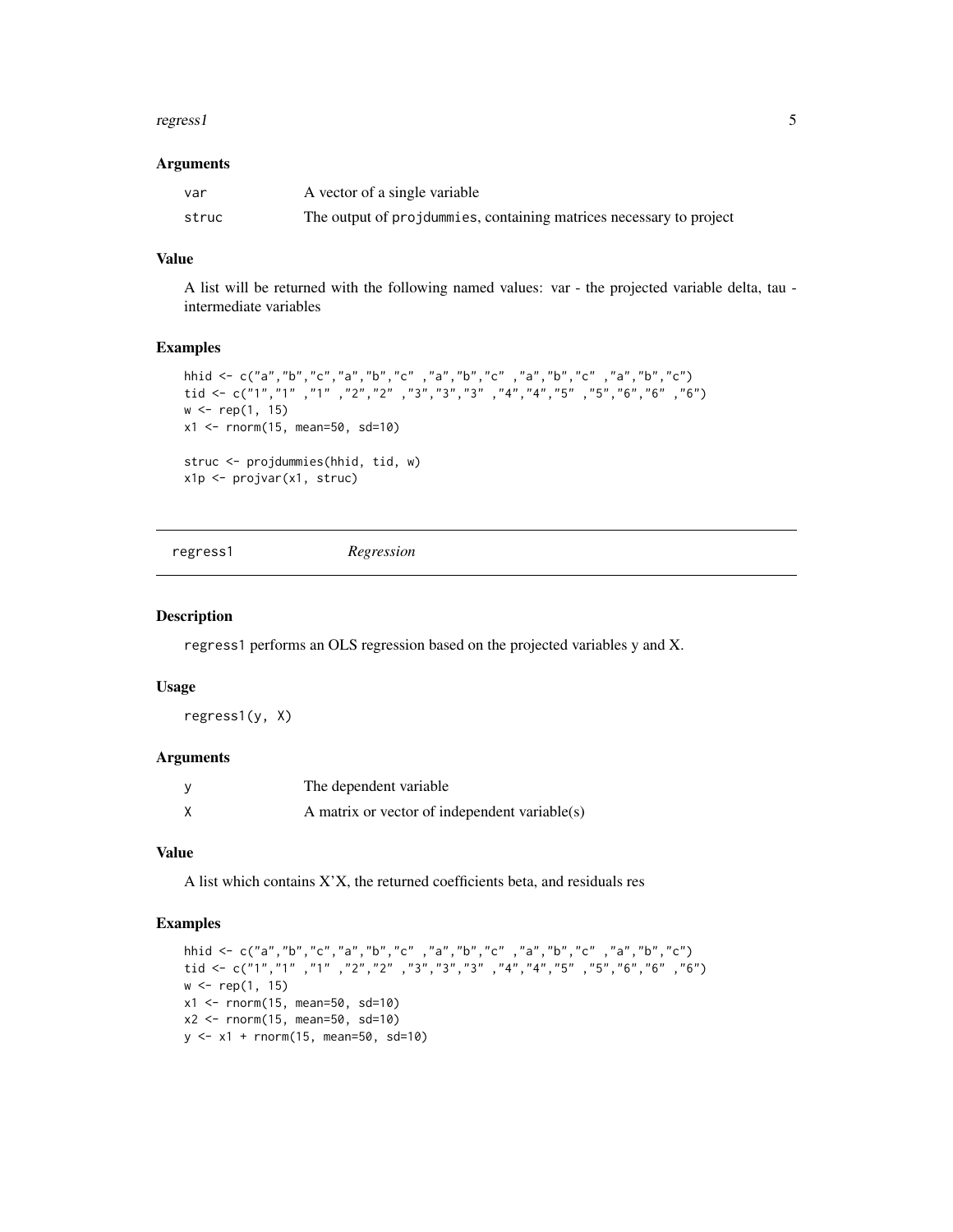```
struc <- projdummies(hhid, tid, w)
projvar_list <- projvar(x1, struc)
x1p <- projvar_list$var
projvar_list <- projvar(x2, struc)
x2p <- projvar_list$var
projvar_list <- projvar(y, struc)
yp <- projvar_list$var
reg <- regress1(yp, data.frame(x1p,x2p))
```
where\_id\_with\_single\_obs

where\_id\_with\_single\_obs *returns a true/false vector, Does this dummy occur multiple times?*

# Description

where\_id\_with\_single\_obs returns a true/false vector, Does this dummy occur multiple times?

#### Usage

```
where_id_with_single_obs(id)
```
# Arguments

id A vector of dummy indicators

#### Value

A true/false vector

xtreg2way *Estimation of Two Way Fixed Effects Model*

# Description

xtreg2way estimates a 2-way fixed effect model absorbing the two set of dummies and reports standard errors.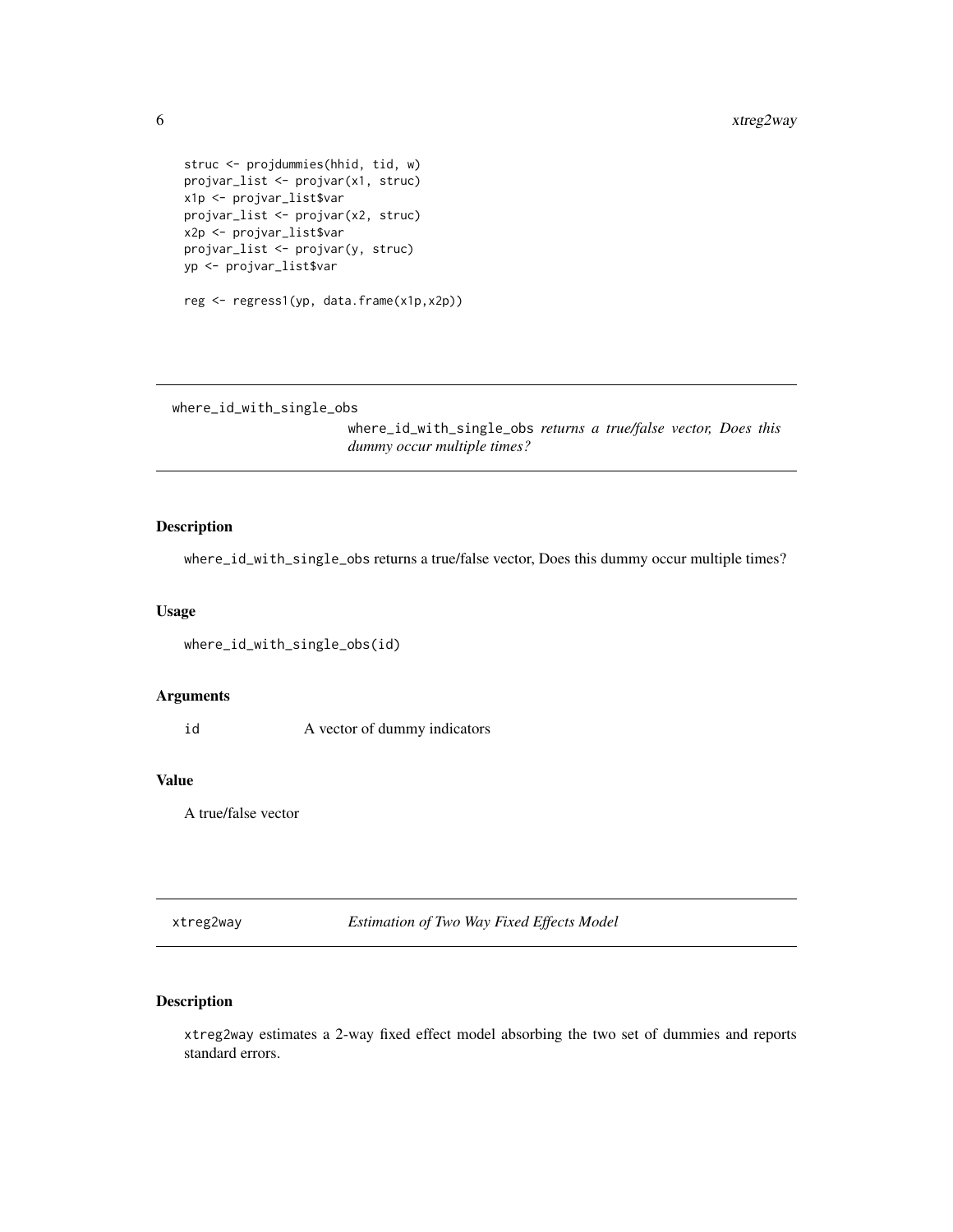# xtreg2way 7

# Usage

```
xtreg2way(y, ...)
## S3 method for class 'formula'
xtreg2way(
 formula,
  data,
  iid = NULL,tid = NULL,w = NULL,struc = NULL,
  se = "",noise = \sqrt{n},
  ...
\mathcal{L}## Default S3 method:
xtreg2way(
  y,
  X,
 iid = NULL,
  tid = NULL,
  w = NULL,struc = NULL,
  se = "",noise = ",
  ...
\mathcal{L}
```
# Arguments

| У       | Either a numeric of data, or a formula                                                                                                                                                                                                                                                                                                   |
|---------|------------------------------------------------------------------------------------------------------------------------------------------------------------------------------------------------------------------------------------------------------------------------------------------------------------------------------------------|
| .       | Other parameters, based on method used                                                                                                                                                                                                                                                                                                   |
| formula | Model specifications                                                                                                                                                                                                                                                                                                                     |
| data    | A data frame with labels from the formula y                                                                                                                                                                                                                                                                                              |
| iid     | (optional) The group ID, size N-by-1 - not needed if struc is provided                                                                                                                                                                                                                                                                   |
| tid     | (optional) The time ID, size N-by-1 - not needed if struc is provided                                                                                                                                                                                                                                                                    |
| W       | (optional) The vector of weights, size N-by-1. If omitted, w will be set to 1 for<br>all observations                                                                                                                                                                                                                                    |
| struc   | (optional) This list contains the results from the first step of the algorithm. To<br>save computational time, you can rerun the algorithm on different columns by<br>providing this struc.                                                                                                                                              |
| se      | (optional) This indicates standard error estimate to be calculcated. Possible val-<br>ues include: se=="0" : standard errors assuming homoscedasticity and no within<br>group correlation or serial correlation. se=="1" : standard errors proposed by<br>Arellano (1987) robust to heteroscedasticity and serial correlation. se=="2" : |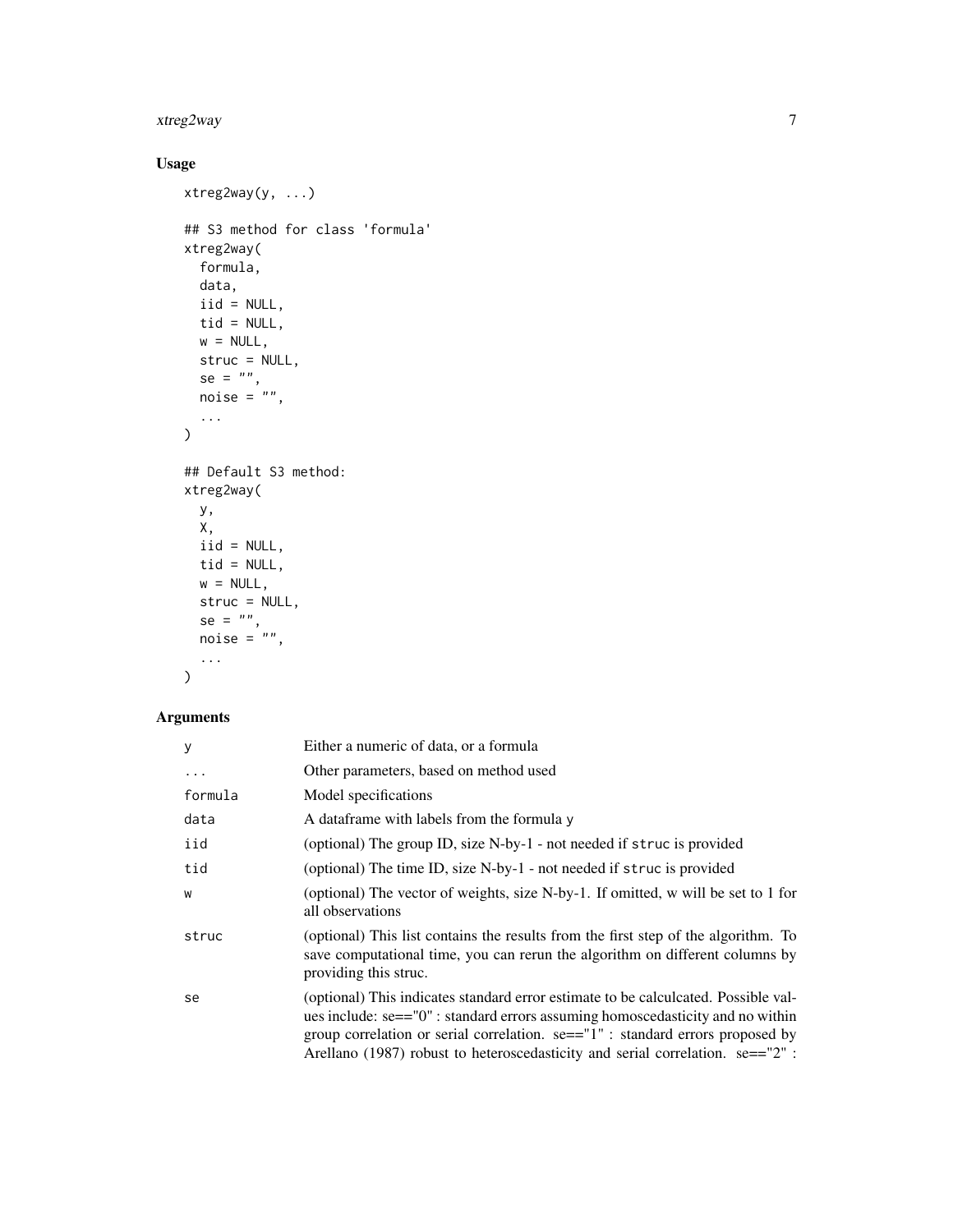|       | standard errors robust to heteroscedasticity but assumes no correlation within<br>group or serial correlation. $se=-11"$ : Arellano standard errors with a degree of<br>freedom correction performed by Stata xtreg, fe. If se is omitted or set to [] then<br>it is set to 1 and the Arellano (1987) estimator is computed. |
|-------|------------------------------------------------------------------------------------------------------------------------------------------------------------------------------------------------------------------------------------------------------------------------------------------------------------------------------|
| noise | (optional) If noise is set to "1", then results are displayed                                                                                                                                                                                                                                                                |
| X     | A matrix of data                                                                                                                                                                                                                                                                                                             |

# Value

betaHat (K-by-1) vector of estimated coefficients

aVarHat (K-by-K) estimate of the matrix of variances and covariance of the estimator.

y (N-by-1) the residual of the projection of y on the two sets of dummies.

X (N-by-K) the residual of the projection of each column of X on the two sets of dummies.

struc (list) results of the first step of the algorithm.

# Methods (by class)

- formula: This function ingests a formula as the first argument, and requires data as a data.frame
- default: Default Method

# Examples

```
hhid <- c("a","b","c","a","b","c" ,"a","b","c" ,"a","b","c" ,"a","b","c")
tid <- c("1","1" ,"1" ,"2","2" ,"3","3","3" ,"4","4","5" ,"5","6","6" ,"6")
w < - rep(1, 15)x1 \le - rnorm(15, mean=50, sd=10)
x2 \le rnorm(15, mean=50, sd=10)
y <- x1 + rnorm(15, mean=50, sd=10)
#The most basic way to use this function
output <- xtreg2way(y, x1, hhid, tid, w, se="2", noise="1")
#You can rerun faster with different columns using output$struc
output2 <- xtreg2way(y, data.frame(x1,x2), struc=output$struc)
#Or you can use a formula and specify data=
output3 <- xtreg2way(y~x1+x2, data=data.frame(x1,x2,y), iid=hhid, tid=tid, w=w,
                     se="2", noise="1")
```